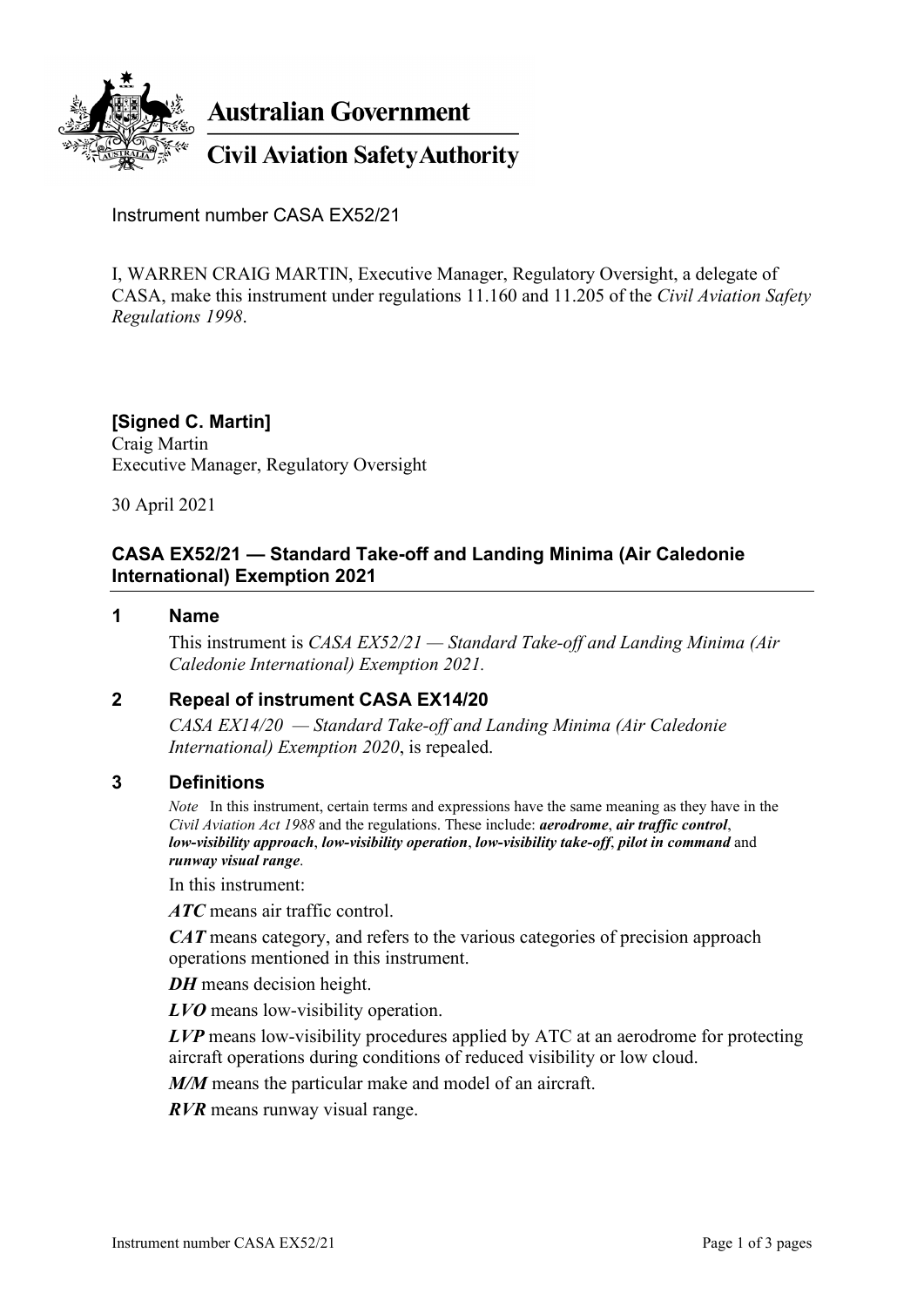# **4 Application**

This instrument applies in relation to Air Caledonie International of Noumea, New Caledonia, ARN 225595 (the *exempted operator*), if:

- (a) the exempted operator conducts a flight to or from an aerodrome in any of the following kinds of aircraft (the *aircraft*): A320-200, A320-200N, A330-900; and
- (b) ATC at the aerodrome has informed the pilot in command of the aircraft that LVP are in force.

### **5 Exemptions**

- (1) The exempted operator is exempt from compliance with subregulations 257 (3) and (4) of CAR in relation to the flight.
- (2) The pilot in command of the aircraft is exempt from compliance with subregulations 257 (3) and (4) of CAR in relation to the flight.

### **6 Conditions**

- (1) It is a condition of the exemption in subsection 5 (1) that the exempted operator ensures compliance with the requirements mentioned in subsection (3).
- (2) It is a condition of the exemption in subsection 5 (2) that the pilot in command of the aircraft ensures compliance with the requirements mentioned in subsection (3).
- (3) The requirements are:
	- (a) the aircraft must comply with the meteorological minima for LVO and associated requirements set out in Schedule 1; and
	- (b) the requirements for LVO mentioned in Schedule 2.

## **7 Repeal of this instrument**

This instrument is repealed at the end of 31 March 2024.

### **Schedule 1 Operating minima for LVO**

#### **Low-visibility take-off minimum**

1 An aircraft of a kind mentioned in column 1 of Table 1 must not conduct a low-visibility take-off from the aerodrome if the reported RVR for the take-off is less than the meteorological minimum mentioned in column 2 of the Table.

#### **Table 1: Low-visibility take-off minimum**

| <b>Aircraft M/M</b>           | Meteorological minimum |
|-------------------------------|------------------------|
| $\vert$ (column 1)            | (column 2)             |
| A320-200, A320-200N, A330-900 | $125 \text{ m}$        |

#### **Low-visibility approach minima**

- 2 An aircraft of a kind mentioned in column 1 of Table 2, when conducting a low-visibility approach operation mentioned in column 2 of the Table for the purpose of landing the aircraft:
	- (a) has the RVR meteorological minimum mentioned in column 3 of the Table for the low-visibility approach operation; and
	- (b) must apply the DH mentioned in column 4 of the Table for the low-visibility approach operation.